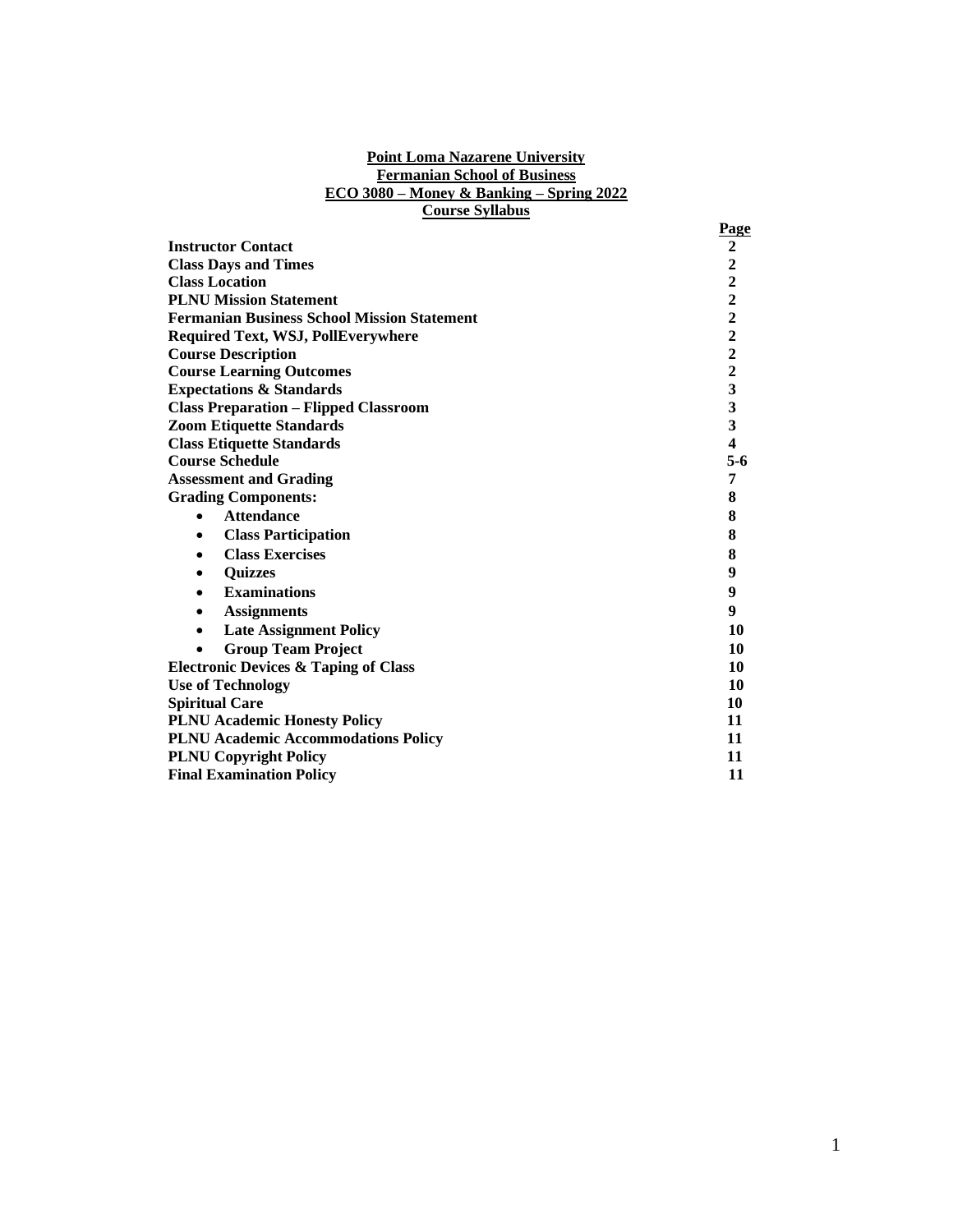## **Point Loma Nazarene University Fermanian School of Business Spring 2022 Economics 3080 - Money & Banking – 3 Units**

| <b>Professor:</b>    | D.K. (Denny) Sbarbaro                            |
|----------------------|--------------------------------------------------|
| <b>Days:</b>         | <b>Tuesday - Thursday</b>                        |
| <b>Location:</b>     | <b>FSB 104</b>                                   |
| <b>Time:</b>         | $6:00 - 7:15 \text{ PM}$                         |
| <b>Final Exam:</b>   | May $3(6 PM)$                                    |
| <b>Office Hours:</b> | Friday 3-4 PM or anytime by appointment via zoom |
| <b>Phone:</b>        | 858-432-9972                                     |
| <b>Email:</b>        | dsbarbar@pointloma.edu                           |

## **PLNU MISSION TO TEACH – TO SHAPE – TO SEND**

**Point Loma Nazarene University exists to provide higher education in a vital Christian community where minds are engaged and challenged, character is modeled and formed, and service becomes an expression of faith. Being of Wesleyan heritage, we aspire to be a community where grace is foundational, truth is pursued, and holiness is a way of life.**

## **FERMANIAN BUSINESS SCHOOL MISSION Character – Professionalism -Excellence – Relationships -Commitment - Innovation**

**As a member of a vital Christian community, we strive to provide high quality business programs that equip students to make a positive impact in their workplace and community by connecting purpose to practice.**

# **REQUIRED TEXT AND RESOURCES**

- **1. The Economics of Money, Banking, and Financial Markets, Business School Fifth Edition (Mishkin)**
- **2. Semester Wall Street Journal subscription<http://r.wsj.net/rDtfs>**

**3. Poll Everywhere access through professor's account**

# **COURSE DESCRIPTON**

**This course provides an understanding of the financial system, monetary policy, financial institutions, central banks, and financial stability. Topics include an analysis of banking and monetary theory, the function and impact of money, credit, banking on the economic system, the impact of government fiscal policies, and how interest rates are determined.**

# **COURSE LEARNING OUTCOMES**

**Upon completion of this course, students will be able to:**

- **1. Exhibit an understanding of money and banking theories and principles, including: the financial system, monetary policy, financial institutions, central banks and financial stability (PLO1 & C1).**
- **2. Apply various monetary and banking concepts to solve complex finance and business issues (PLO 2).**
- **3. Analyze and evaluate monetary and banking events to make informed financial decisions (PLO 2 & C1).**
- **4. Formulate finance and business decisions based upon ethical values (PLO 4).**
- **5. Use written and verbal communication to apply banking and monetary concepts (PLO 3).**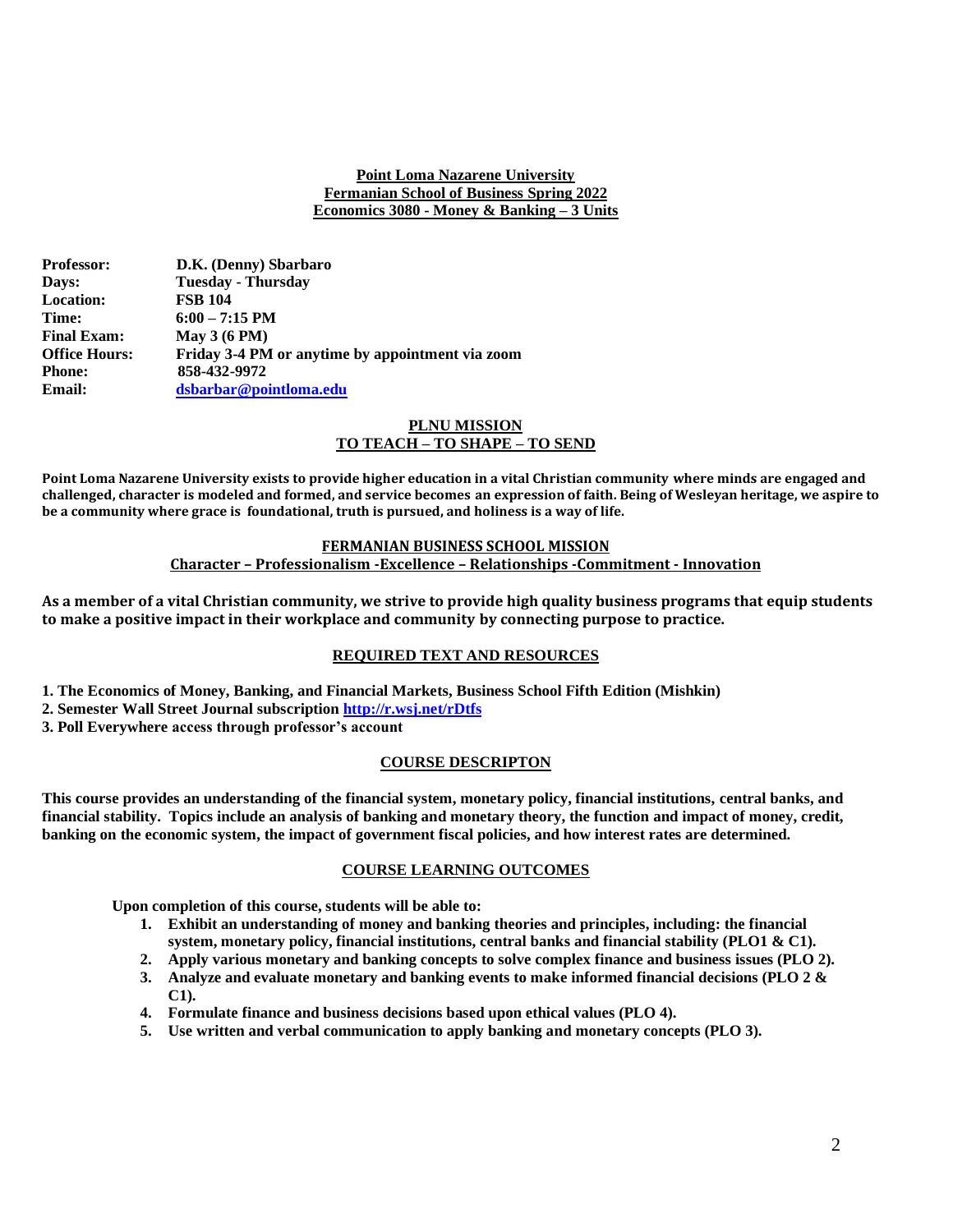# **EXPECTATIONS & STANDARDS**

## **Professor:**

- **1. Bring industry experience and a PASSION for the course content**
- **2. Make the course PRACTICAL and useful for APPLICATION in managing finances throughout one's lifecycle as an effective steward/caretaker of God's resources**
- **3. Make the class ENGAGING and INTERACTIVE (limited lecturing)**
- **4. Provide MULTIPLE connection points (email, text, phone, office hours, ask instructor DB)**
- **5. Provide TIMELY response to students no later than 24 hours**
- **6. Provide CLEAR due dates and expectations/instructions for assignments**
- **7. Ask for periodic student survey FEEDBACK**

### **Students:**

- **1. ADHERE to the attendance and class participation policy**
- **2. Come to class PREPARED**
- **3. Give your BEST effort**
- **4. Take RESPONSIBILITY for your learning**
- **5. Become INFORMED re: course assignments, reaching out if instructions/expectations are unclear**
- **6. Turn in assignments ON TIME**
- **7. RESPECT and SUPPORT the rights of the professor and other students by speaking and acting in a manner which does not offend standards of common decency or create disruptive in-class behavior**
- **8. Comply with PLNU Academic HONESTY Policy**

### **CLASS PREPARATION FLIPPED CLASSROOM**

- **How: Students are expected to come to the class prepared by studying the assigned class lecture notes, text chapters, and completing an associated quiz**
- **Why: To improve the quality of time in the class by minimizing lecture time so class time can be more engaging, interactive, and application based with class exercises and activities**

# **ZOOM ETIQUITTE**

- **1. Be on time – class starts promptly at 6 PM**
- **2. Turn on camera for entire for entire class period**
- **3. If you need to have camera turned off an email must be sent to me prior to class; otherwise, it will be considered an unexcused absence**
- **4. Participate with professor and peers by unmuting or using chat**
- **5. Make sure you are in a quiet place (when possible) free of distractions**
- **6. No attendance points will be earned if driving in a car, at work, etc.**
- **7. Reserve this class time just like you would if F2F**
- **8. You may not participate via remote learning once F2F classes start, unless due to an EAC accommodation**
- **9. Dress and groom appropriately**
- **10. Be respectful, encouraging, participative, engaging, interactive**
- **11. Be thoughtful in sharing your ideas**
- **12. Be open to new ideas**
- **13. Eating, drinking not allowed**
- **14. Disruptive behavior not permitted (classroom or instructor-related student behavior that would be considered interfering with or deviating from normal classroom, class related, or other faculty-student activity)**

**15.**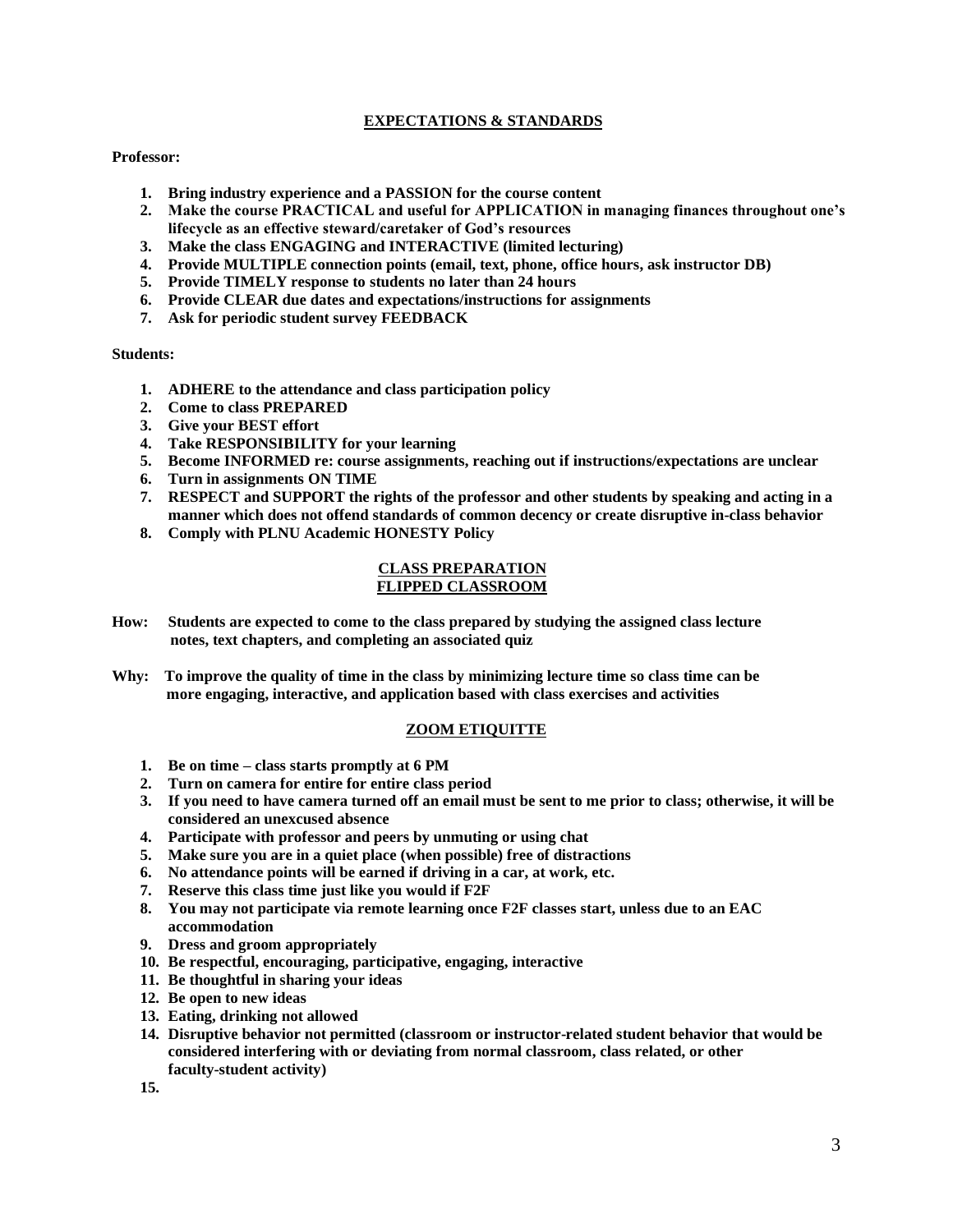# **CLASS ETIQUITTE**

- **1. Be on time – class starts promptly at 6 PM**
- **2. Adhere to PLNU protocol requirements by wearing a mask covering the mouth and nose for the entire class period**
- **3. No texting, emails, viewing other sites, or use of computer without instructor approval**
- **4. Dress and groom appropriately**
- **5. Be respectful, encouraging, participative, engaging, interactive**
- **6. Be thoughtful in sharing your ideas**
- **7. Be open to new ideas**
- **8. Eating, drinking not allowed**
- **9. Disruptive behavior not permitted (classroom or instructor-related student behavior that would be considered interfering with or deviating from normal classroom, class related, or other faculty-student activity)**

### **COURSE SCHEDULE AND ASSIGNMENTS**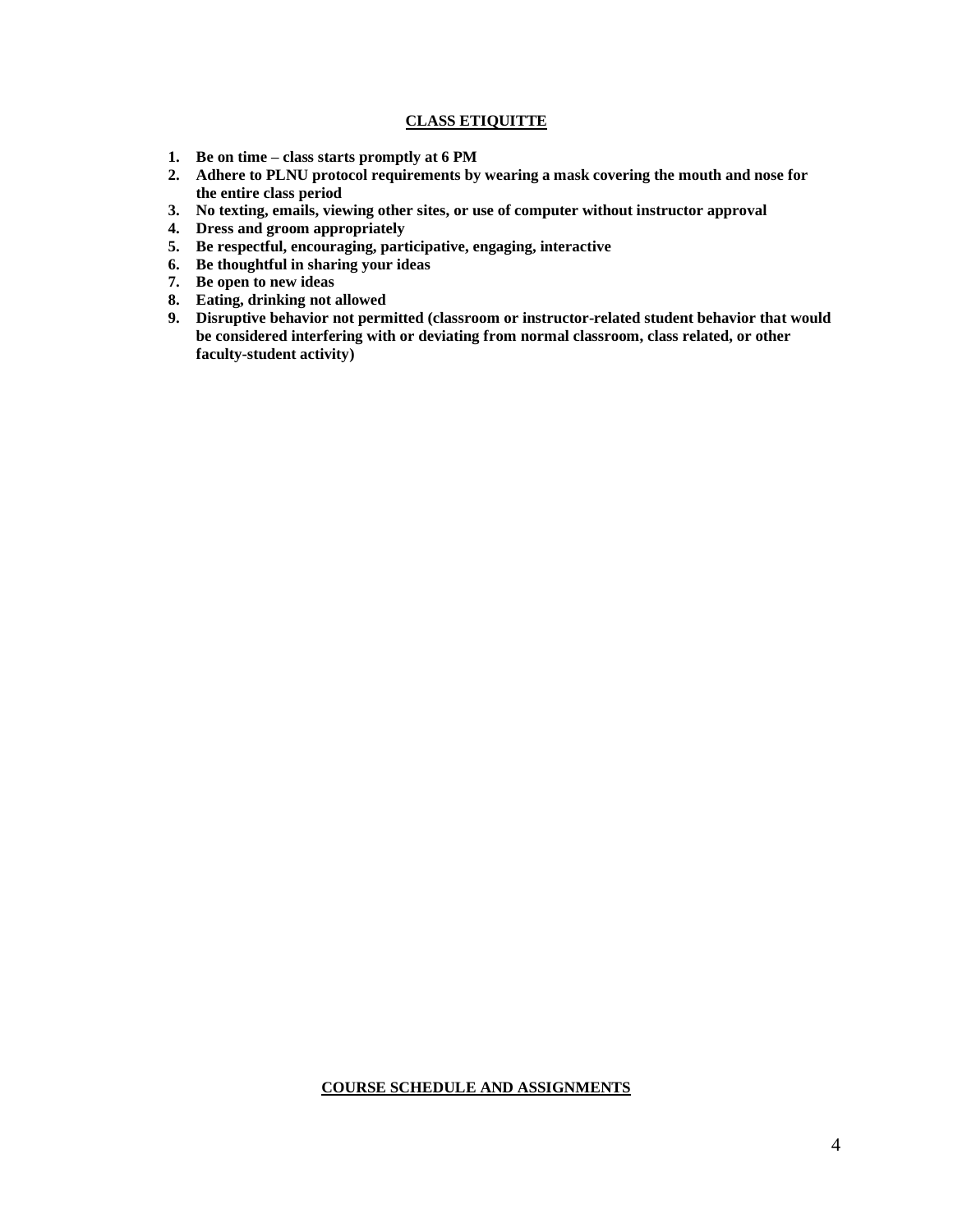| <b>January 13</b>  | <b>Course Syllabus</b><br>"Climbing the Ladder of Financial Success" Lifelong Process                                                                                                                                                                                                                                                                |
|--------------------|------------------------------------------------------------------------------------------------------------------------------------------------------------------------------------------------------------------------------------------------------------------------------------------------------------------------------------------------------|
| <b>January 18</b>  | Credit Cards, Credit Bureaus, Credit Reports, Credit Scores<br><b>Assign Credit Report/Credit Score Assignment</b><br><b>Relationship Between Money, Marriage, and Happiness</b>                                                                                                                                                                     |
| <b>January 20</b>  | Due Date for Credit Report-Credit Score Assignment<br>How Lenders Underwrite Consumer and Business Loans (5C's)                                                                                                                                                                                                                                      |
| <b>January 25</b>  | <b>Foundational Money Management Principles</b><br><b>Financial Standing Ratios</b><br><b>Assign Calculating/Assessing Financial Standing Ratios</b>                                                                                                                                                                                                 |
| <b>January 27</b>  | Due Date for Financial Standing Ratios Assignment<br>Financial Planning Benefits + How We Make Financial Decisions<br>Zero Based Budgeting (Key to Achieving Financial Success)<br><b>Assign Tracking Income &amp; Expense Budget Assignment</b>                                                                                                     |
| <b>February 1</b>  | <b>Acquiring and Using Foundational Money Management Skills</b><br><b>Assessing, Setting, Achieving Financial Goals</b><br><b>Assign Assessing, Setting, Achieving Prioritized Financial Goals</b><br><b>Identity Theft</b>                                                                                                                          |
| <b>February 3</b>  | <b>February 4 (Due date for Financial Goals Assignment)</b><br><b>Chapter 1: Overview of Financial Markets (Money, Bond, Equity)</b><br><b>Chapter 2: Overview of Financial System</b><br><b>Assign Group Team Project</b>                                                                                                                           |
| <b>February 8</b>  | <b>Examination #1</b>                                                                                                                                                                                                                                                                                                                                |
| <b>February 10</b> | <b>Chapter 8: Economic Analysis of Financial Structure</b><br><b>Chapter 9: Banking and the Management of Financial Institutions</b>                                                                                                                                                                                                                 |
| <b>February 15</b> | <b>Chapter 4-6: Meaning, Behavior, Term Structure of Interest Rates</b><br><b>Chapter 16: Central Bank/Fed Reserve System</b><br><b>Chapter 17: The Money Supply Process</b><br><b>Chapter 18: Tools of Monetary Policy</b><br><b>Chapter 19: The Conduct of Monetary Policy (Strategy and Tactics)</b><br><b>Monetarists vs Modern Money Theory</b> |
| <b>February 17</b> | <b>Chapter 25: Transmission Mechanisms of Monetary Policy</b><br><b>Chapters 22-24 Key Takeaways</b><br><b>Monetarists vs Modern Money Theory</b>                                                                                                                                                                                                    |
| <b>February 22</b> | <b>Chapter 12: Financial Crises (Subprime Meltdown)</b><br><b>Chapter 15: Conflicts of Interest</b><br>"Inside Job" Documentary Film<br><b>Investment Banking &amp; Shadow Banking</b>                                                                                                                                                               |
| <b>February 24</b> | <b>Chapter 11 - Banking Industry: Structure, Competition, Consumer Loan Sources</b><br>Open Online Digital Banking, Fintech, Payment Sources (Crypto, Stablecoins)                                                                                                                                                                                   |
| March 1            | <b>Chapter 10: Economic Analysis of Financial Regulation</b><br>2010 Dodd-Frank Bank Reform Overhaul Act                                                                                                                                                                                                                                             |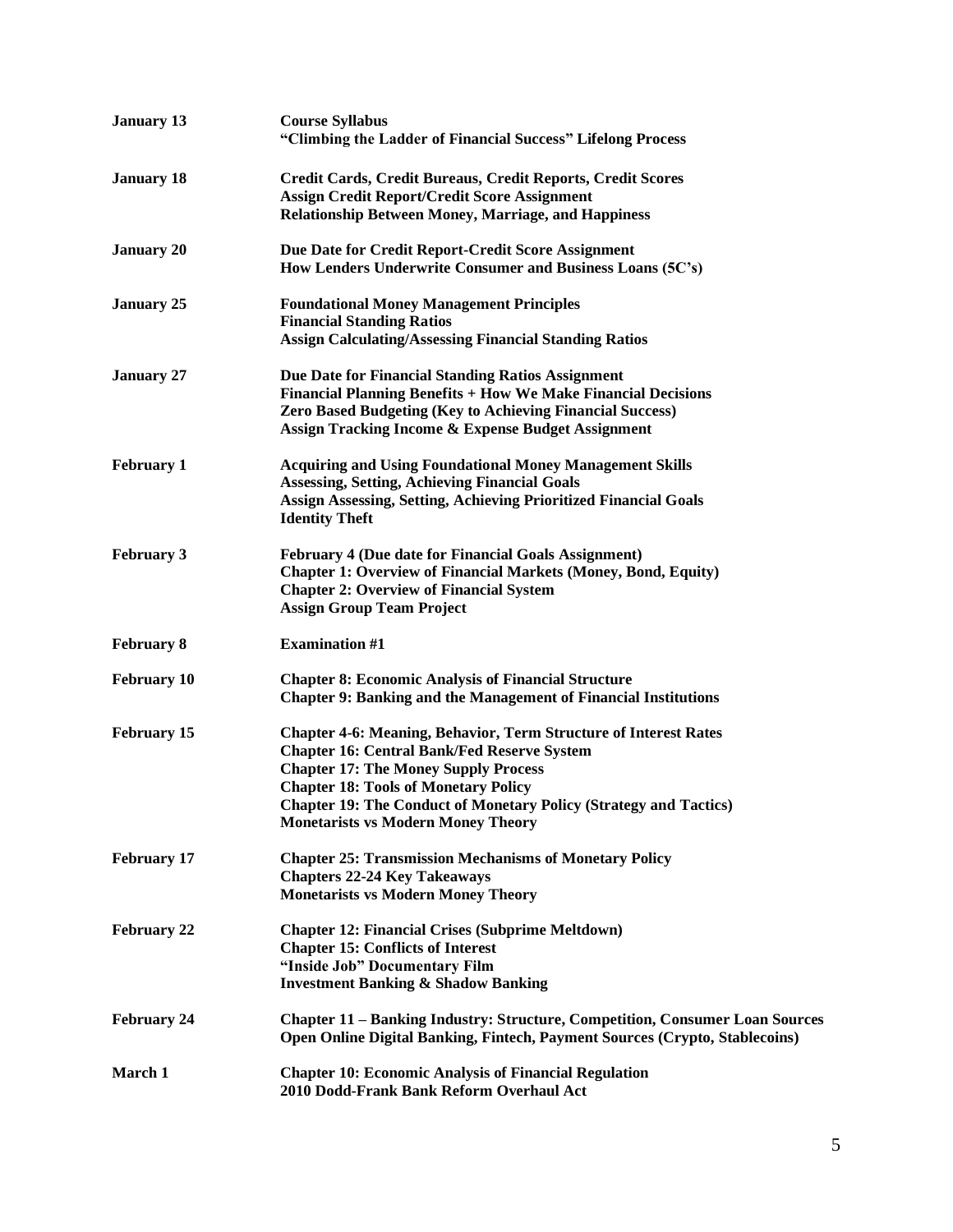| March 3               | Exam $#2$                                                                                                                                                                                                                                                                             |
|-----------------------|---------------------------------------------------------------------------------------------------------------------------------------------------------------------------------------------------------------------------------------------------------------------------------------|
| <b>March 8&amp;10</b> | <b>Spring Break</b>                                                                                                                                                                                                                                                                   |
| March 15              | <b>Home Mortgage Loans</b><br>Assign Underwriting a Residential Mortgage Loan Assignment                                                                                                                                                                                              |
| March 17              | <b>Home Mortgage Loan Underwriting Process</b>                                                                                                                                                                                                                                        |
| March 22              | Due Date Underwriting a Residential Mortgage Loan Assignment<br><b>Chapter 13: Insurance</b><br>Life, Disability Insurance, Home, Liability, Long-Term Care, Business Insurance<br><b>Protective Consumer Laws and Regulations</b><br><b>Assign Biblical View of Money Assignment</b> |
| March 24              | Health Insurance (Fee Based, HMO's, PPO's)<br>Patient Protection & Affordable Care Act aka "Obamacare                                                                                                                                                                                 |
| <b>March 29</b>       | Exam #3                                                                                                                                                                                                                                                                               |
| March 31              | <b>Investments: "Magnificent 13 Investment Principles"</b>                                                                                                                                                                                                                            |
| April 5               | Due Date for Tracking Income Expenses Assignment                                                                                                                                                                                                                                      |
| April 7               | Due Date for Biblical View of Money Assignment                                                                                                                                                                                                                                        |
| April 12              | <b>Chapter 13: Investments Stocks, Mutual Funds, Bonds</b>                                                                                                                                                                                                                            |
| April 14              | Chapter 13: Investments Real Estate, Hedge Funds, Private Equity Funds, Venture Capital,<br><b>SPAC's, Social Media, Cryptocurrency</b>                                                                                                                                               |
| April 19              | <b>Last Day to Submit Group Team Project</b><br><b>Chapter 13: Pensions, Retirement, College Funding</b>                                                                                                                                                                              |
| April 21              | <b>Chapter 13: Pensions, Retirement, College Funding</b>                                                                                                                                                                                                                              |
| April 26              | <b>Income Taxes, Tax Returns, Tax Planning</b>                                                                                                                                                                                                                                        |
| April 28              | <b>Estate Planning (Protecting, Preserving, Giving Assets)</b>                                                                                                                                                                                                                        |
| May 3                 | <b>Final Exam</b>                                                                                                                                                                                                                                                                     |

# **ASSESSMENT AND GRADING**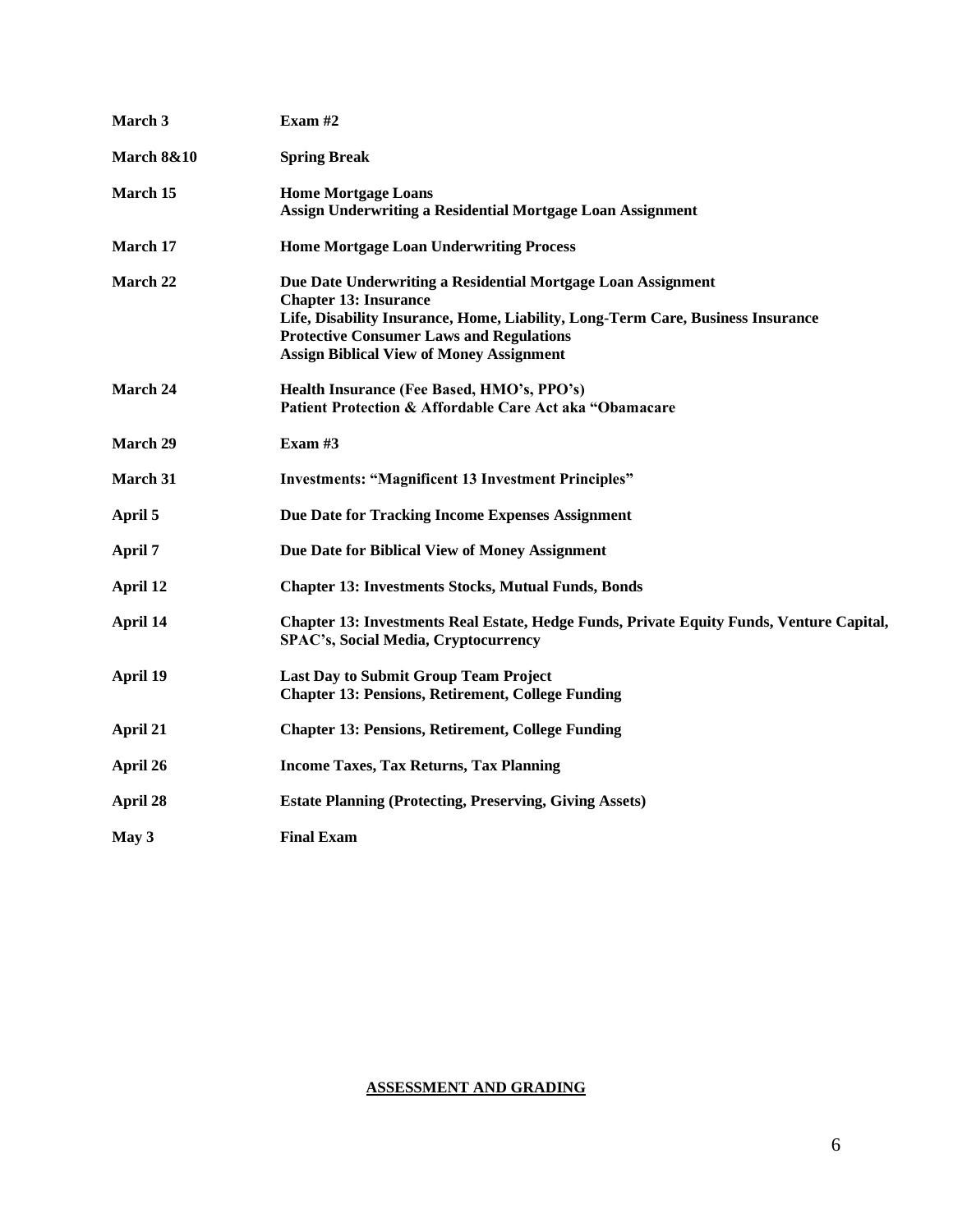**Quizzes & Class Exercises 150** 

**Examinations:**

| Exam 1 | <b>100</b> |
|--------|------------|
| Exam 2 | 100        |
| Exam 3 | 100        |
| Final  | 150        |
|        | 450        |

## **Assignments:**

| #1: Credit Report & Credit Score                   | 40        |
|----------------------------------------------------|-----------|
| #2: Calculating/Assessing Financial Standing Ratio | 50        |
| #3: Assessing, Setting, Achieving Financial Goals  | 55        |
| #4: Tracking Income/Expenses to Develop a Budget   | 50        |
| #5: Underwriting a Real Estate Loan                | 50        |
| #6: Biblical View of Money                         | <u>55</u> |
|                                                    | 300       |
| <b>Group Team Project</b>                          | 50        |

**Total Points 1000** 

**Grading criteria distribution by weighted percentage:**

|           | <b>Attendance &amp; Class Participation</b> | 5%   |
|-----------|---------------------------------------------|------|
| $\bullet$ | <b>Quizzes &amp; Class Exercises</b>        | 15%  |
| $\bullet$ | <b>Examinations</b>                         | 45%  |
| $\bullet$ | <b>Practical Assignments</b>                | 30%  |
| $\bullet$ | <b>Group Team Project</b>                   | 5%   |
|           |                                             | 100% |

### **Grading Scale**

**Grades will be assigned using the following PLNU scale:**

| $A = 93-100$ | $B_{+} = 87 - 89$ | $C_{\pm} = 77 - 79$ | $D+ = 67-69$ |            |
|--------------|-------------------|---------------------|--------------|------------|
| $A = 90-92$  | $B = 83-86$       | $C = 73-76$         | $D = 63-66$  | $F < 60\%$ |
|              | $B - 80-82$       | $C_z = 70-72$       | $D = 60-62$  |            |

**Students are expected to keep up to date by tracking their YTD grade in CANVAS to eliminate any potential grade shock. An assessment appointment will be scheduled for students earning less than a C during the semester.**

## **ASSESSMENT GRADE COMPONENTS**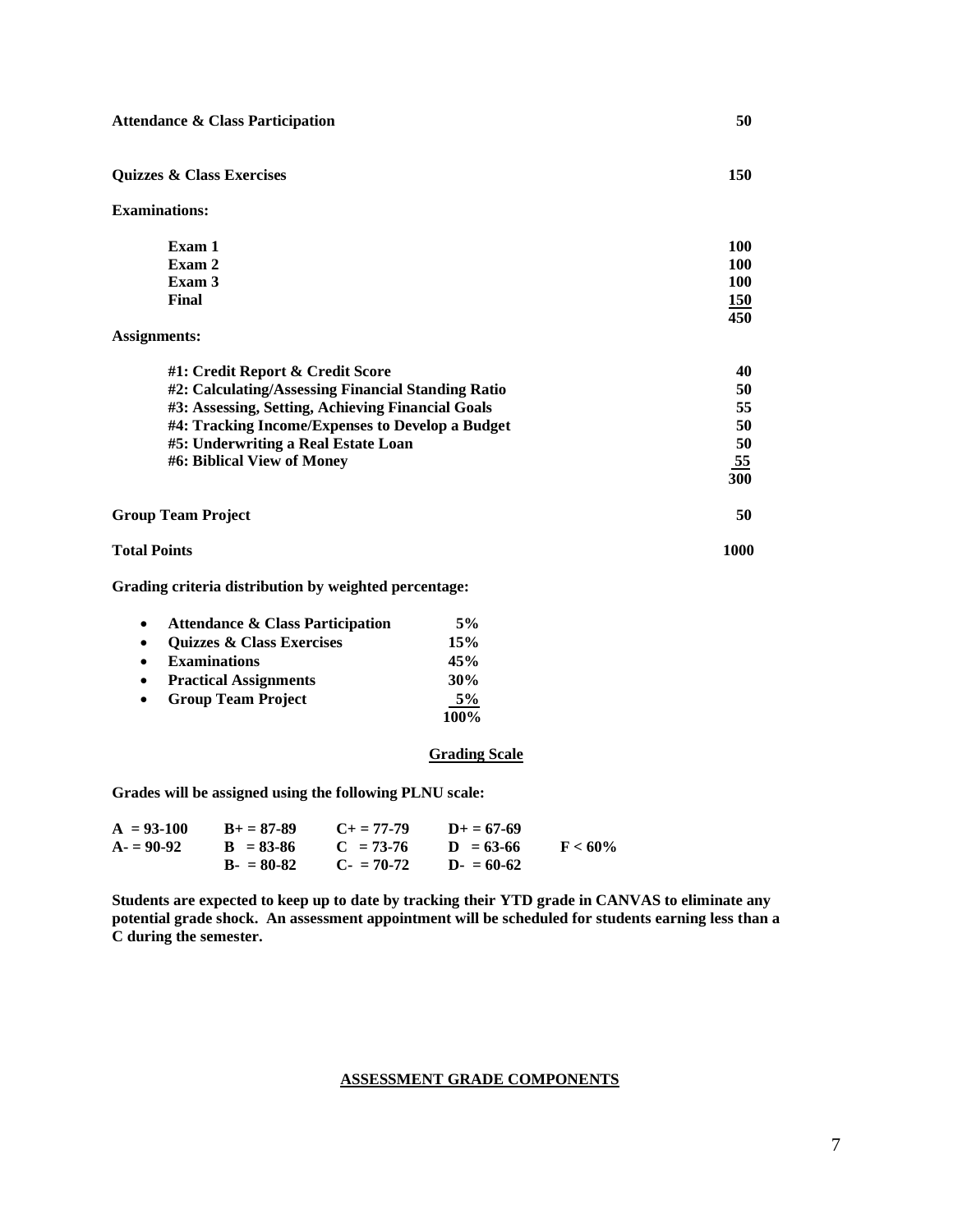# **ATTENDANCE**

**Regular and punctual attendance is considered essential to optimum academic achievement. If the student is absent for more than 10% of class meetings (4 class sessions), the faculty member will issue a written warning of de-enrollment. If the absences exceed 20% (7 class sessions), the student may be de-enrolled without notice until the university drop date or, after that date, receive the appropriate grade for their work and participation.**

**It is the Professor's policy to have the option of lowering the students final grade 5% for absences exceeding 10% of class meetings, and one full letter grade for absences exceeding 20%.**

**Being late disrupts the class and is unfair to the instructor or your classmates. Students can leave the zoom class early only with the permission of the instructor otherwise it will be counted as an absence.**

**An EXCUSED absence will be granted for the following reasons:**

- **a. University sponsored event in which the student participates**
- **b. Illness/accident**
- **c. Family emergency**
- **d. Any other extenuating, unavoidable circumstance approved by the instructor**

**It is the RESPONSIBILITY of the student to notify the instructor of an absence and reason thereof in ADVANCE of all scheduled classes.** 

**No contact explaining the reason for missing class will be counted as an UNEXCUSED absence.**

**In the case of an emergency, the student is to contact the instructor as soon as possible thereafter.**

# **CLASS PARTICIPATION**

**It will be a positive grade if you:**

- **1. Meet the attendance policy**
- **2. Participate in class activities**
- **3. Participate in polling questions**
- **4. Participate in breakout room sessions**
- **5. Complete and submit in-class exercises**
- **6. Volunteer when asked or called upon**

# **CLASS EXERCISES**

**In-class understanding and application based exercises and associated quizzes will be assigned individually, in pairs, or to assigned teams for submission and grading.**

# **QUIZZES**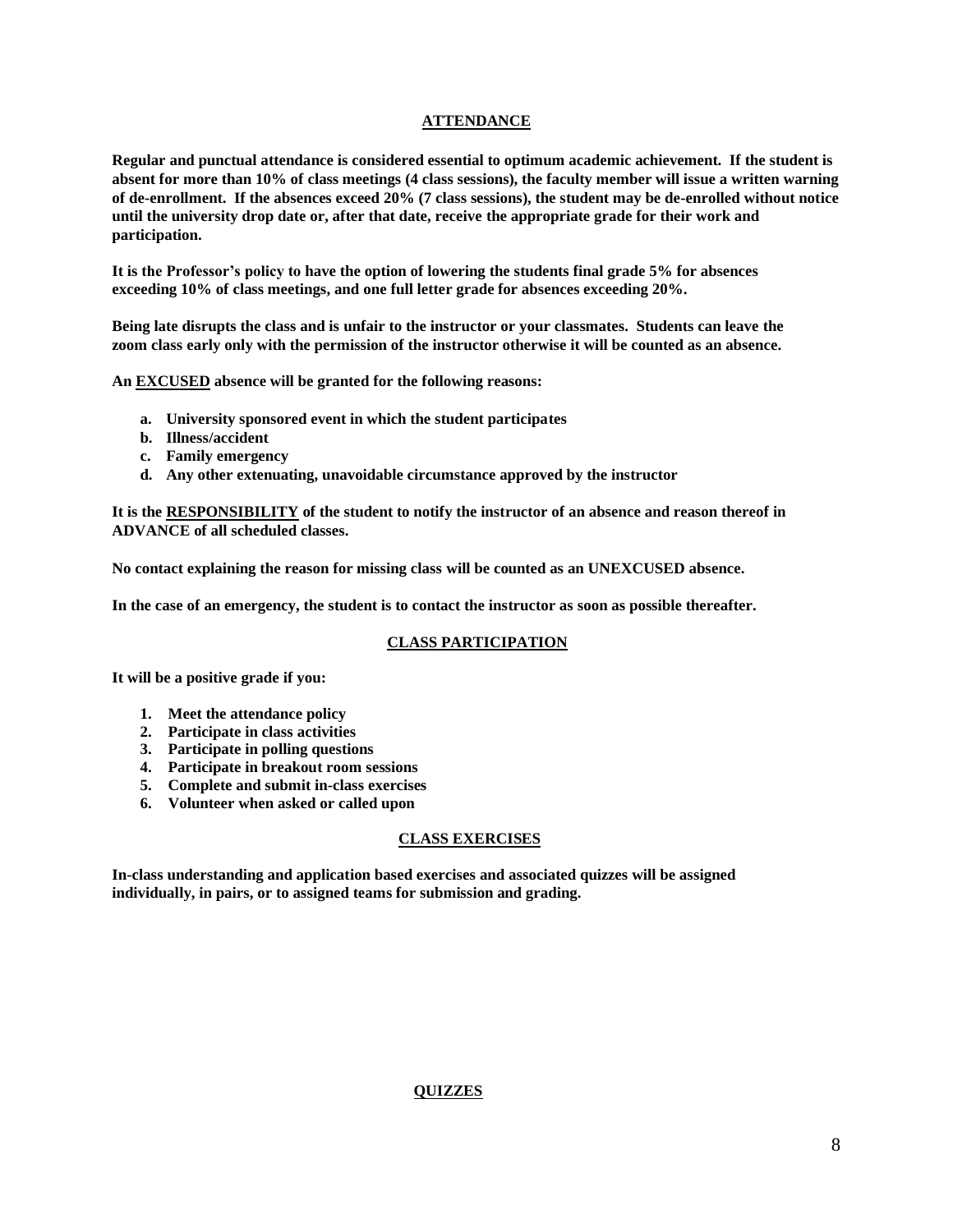**A pre-class quiz covering the lecture notes and/or the assigned text chapters will be due at the beginning of class.**

**Benefits of quizzes include:**

- **1. Provides evidence that students are reading, studying, and understanding the assigned lecture notes/text chapters before coming to class**
- **2. Improves the quality of time together in class by minimizing the need to lecture so class time can be more interactive with practical application exercises and problems**
- **3. It allows you to conduct a self-assessment of learning to make any needed adjustments in your learning strategies**

## **EXAMINATIONS**

**Exams will include multiple choice, true-false, matching, short answer, essay**

**Prepare by studying/reviewing:**

- **Lecture notes**
- **Text chapters**
- **Class activities/exercises/discussion questions**
- **Class handouts**
- **Practical assignments**

### **ASSIGNMENTS**

**Instructions and assessment criteria will be posted in Canvas.**

 **Due Date** 

| <b>Assignment</b> #1: | <b>Credit Report – Credit Score</b>                              | $1 - 20 - 22$ |
|-----------------------|------------------------------------------------------------------|---------------|
| <b>Assignment</b> #2: | <b>Calculating &amp; Assessing Financial Standing Ratios</b>     | $1 - 27 - 22$ |
| <b>Assignment #3:</b> | <b>Assessing, Setting, Achieving Prioritized Financial Goals</b> | $2 - 4 - 22$  |
| <b>Assignment</b> #4: | <b>Underwriting a Home Loan</b>                                  | $3 - 15 - 22$ |
| <b>Assignment #5:</b> | <b>Tracking Income-Expenses Zero Based Budget</b>                | $4 - 5 - 22$  |
| <b>Assignment</b> #6: | <b>Biblical View of Money</b>                                    | $4 - 7 - 22$  |

### **LATE ASSIGNMENT POLICY**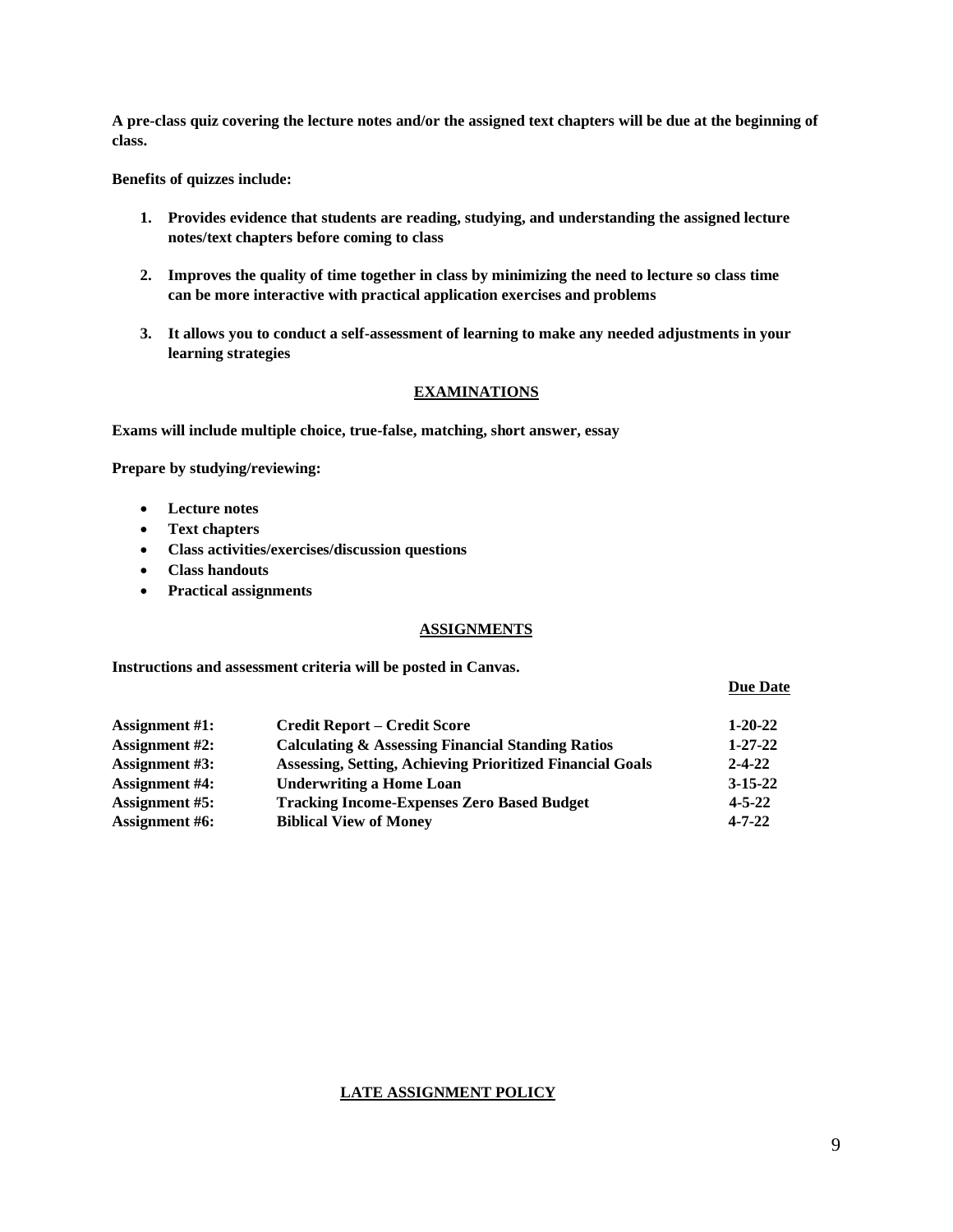**All quizzes and assignments are to be submitted/turned in by the beginning of class session when they are due – including assignments posted in Canvas.** 

**Assignments:** 

- **It is the student's responsibility to notify the instructor in advance of the due date if the assignment will not be completed on time and the REASONS thereof**
- **For approved reasons, there will be no deduction for late submission**
- **For unapproved reasons, there will be no credit unless the professor, at his discretion, allows late submission, in which case the students grade will be lowered a minimum of one full letter grade**

## **GROUP TEAM PROJECT**

**Assigned teams will create a 10 minute video presentation covering a money, banking, or personal finance topic of their choice as if they were teaching the topic to the class for understanding and application.**

**All group members must participate in the video,**

**Detailed instructions and a grading rubric will be posted in Canvas.**

## **ELECTRONIC DEVICES AND TAPING OF CLASS**

- **1. No electronic devices except computer to completed in class exercises and connect to PollEverywhere**
- **2. Cell phones turned off**
- **3. Taping of the class is not permitted unless allowed by need**

# **USE OF TECHNOLOGY**

**In order to be successful in your course, you'll need to meet the minimum technology and system requirements; please refer to the [Technology and System Requirements](https://help.pointloma.edu/TDClient/1808/Portal/KB/ArticleDet?ID=108349) information. Additionally, students are required to have headphone speakers, microphone, or webcams compatible with their computer available to use for any online or hybrid classes. Please note that any course with online proctored exams require a computer with a camera (tablets are not compatible) to complete exams online.**

**Problems with technology do not relieve you of the responsibility of participating, turning in your assignments, or completing your class work.**

# **SPIRITUAL CARE**

**Please be aware PLNU strives to be a place where you grow as whole persons. To this end, we provide resources for our students to encounter God and grow in their Christian faith. If students have questions, a desire to meet with the chaplain or have prayer requests you can contact the Office of Spiritual Development.**